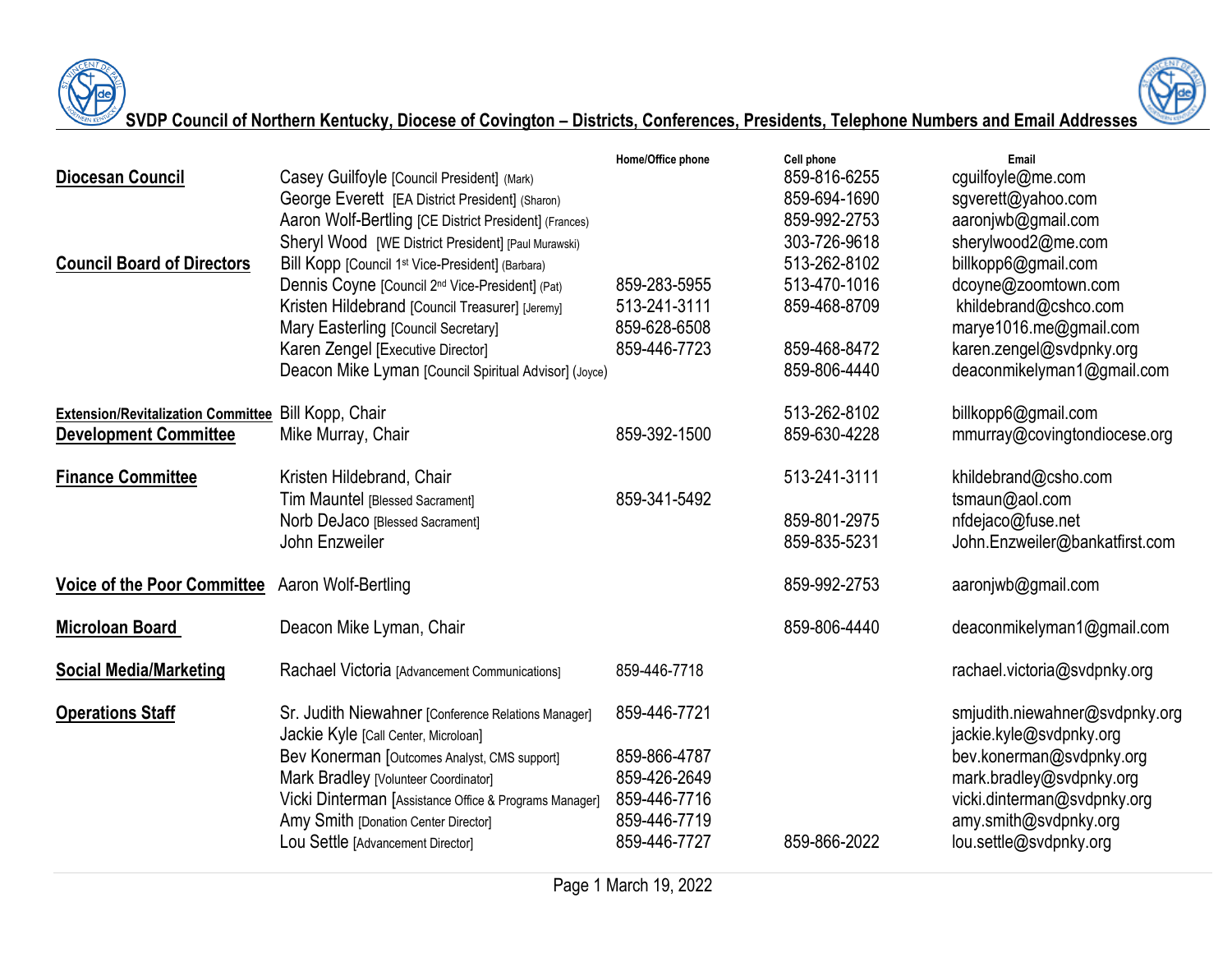



**SVDP Council of Northern Kentucky, Diocese of Covington – Districts, Conferences, Presidents, Telephone Numbers and Email Addresses**

Jamie Hahn [Retail Operations Director] 859-446-7724 859-443-1710 jamie.hahn@svdpnky.org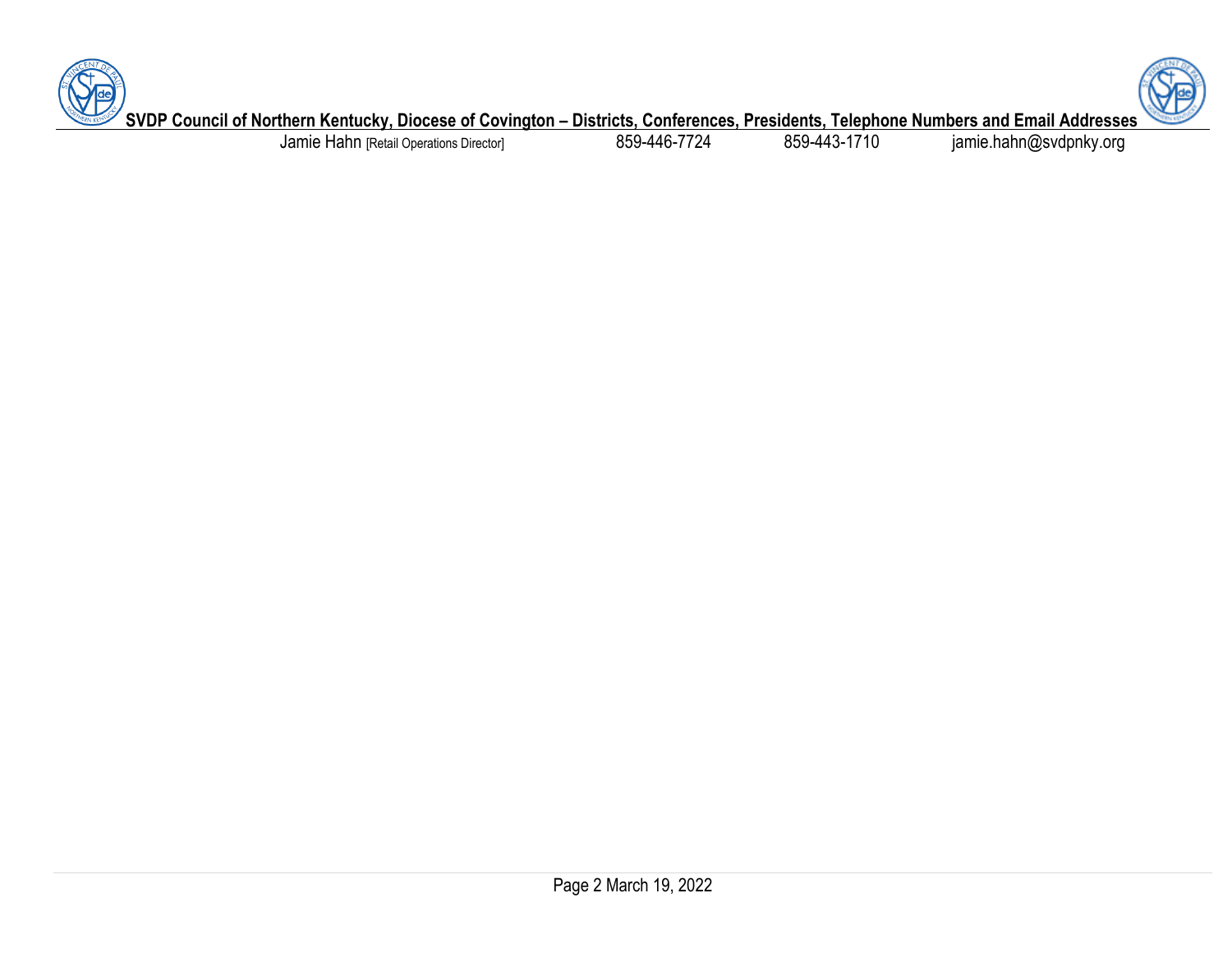